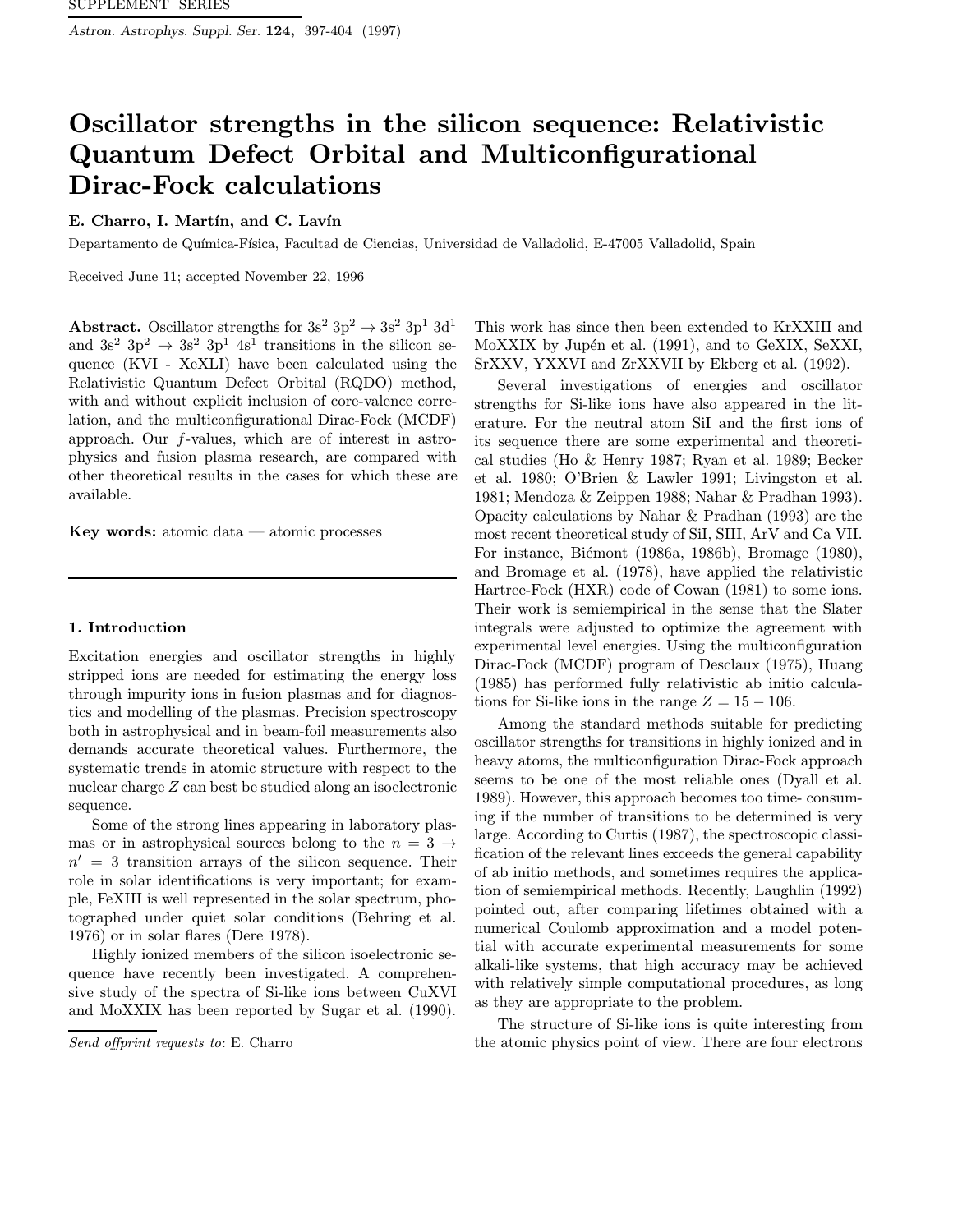outside the closed  $2p^6$  shell and the number of configurations within the  $n = 3$  complex is 12. The ground level is  $3s^2 3p^2 3P_0$ , and there are two low-lying metastable levels,  $3s^2$  3p<sup>2</sup> <sup>1</sup>D<sub>2</sub> and <sup>1</sup>S<sub>0</sub>.

In these work we report oscillator strengths for the singlet-singlet transitions:  $3s^2$  3p<sup>2</sup> <sup>1</sup>D<sub>2</sub>  $-$  3s<sup>2</sup> 3p<sup>1</sup> 3d<sup>1</sup> <sup>1</sup>D<sub>2</sub>,  $3s^2$   $3p^2$   $1D_2$  −  $3s^2$   $3p^1$   $3d^1$   $1F_3$ ,  $3s^2$   $3p^2$   $1D_2$  −  $3s^2$  3p<sup>1</sup> 4s<sup>1</sup> <sup>1</sup>P<sub>1</sub>, as well as for the fine structure lines of the multiplet  $3s^2$  3p<sup>2</sup> <sup>3</sup>P − 3s<sup>2</sup> 3p<sup>1</sup> 4s<sup>1</sup> <sup>3</sup>P in silicon-like ions ranging from KVI up to XeXLI. Systematic trends are analised by plotting our f-values versus the reciprocal of the atomic number, Z. The calculations have been done with two different approaches, the semiempirical Relativistic Quantum Defect Orbital (RQDO) method (Simons 1974; Martín & Simons 1976; Lavín et al. 1992; Karwowski  $& Martin 1991$ ; Martín et al. 1993), where in some cases the importance of the polarization of the core by the active electron has been stressed, and the MCDF formalism using the code by Dyall et al. (1989), in the cases where there is not any other MCDF result reported in the literature.

This is the most complex electronic structure to which the RQDO method has so far been applied. In this respect, our calculations will serve as a test on the capability of such a simple formalism for providing good estimates of oscillator strengths in complex systems. A further incentive for this study has been the lack of experimental data for oscillator strenghts in these transitions, as well as the fact that only a calculation has been reported, to our knowledge, for the highly ionized atoms of the sequence (Huang 1985).

### 2. Computational procedures

## 2.1. Relativistic quantum defect orbital method

The Quantum Defect Orbital (QDO) (Simons 1974; Martín  $\&$  Simons 1976; Lavín et al. 1992) formalism and its relativistic (RQDO) (Karwowski & Martín 1991; Martín et al. 1993) version have been described in detail. We shall, thus, only mention here some aspects of the theory that are relevant to the present calculations.

The relativistic quantum defect orbitals are determined by solving analytically a quasirelativistic secondorder Dirac-like equation with a model Hamiltonian that contains the quantum defect (Karwowski  $\&$  Martín 1991). This model Hamiltonian allows for an effective variation of the screening effects with the radial distance and as a consequence, the radial solutions behave at least approximately correctly in the core region of space, and display a correct behaviour at large radial distances. These can be expected to be, in most cases, the most relevant regions that contribute to the transition integral. The relativistic quantum defect orbitals lead to closed-form analytical expresions for the transition integrals. This allows us to calculate transition probabilities and oscillator strengths by simple algebra and with little computational effort. The LS coupling scheme has been adopted in all the studied transitions.

One aspect of the computational procedure which has to be investigated is how to correct the transition operator for the neglect of explicit core-valence correlation in the quantum defect orbitals. It is well known that core-valence correlation significantly contributes to certain transition matrix elements. Laughlin (1989) has pointed out that when matrix elements are calculated with wavefuntions obtained from a valence-electron equation, corepolarization corrections introduced in the transition operator are especially adequate. Different forms for these corrections can be found in the literature. As in some of our previous computations (Lavín et al. 1993) we have adopted (Bielínska-Waz 1992)

$$
Q(r) = r \left[ 1 - \frac{\alpha}{r^3} \left[ 1 - \exp(-r/r_c) \right]^3 \right]
$$

where  $\alpha$  is the core-polarizability and  $r_c$  is a cutoff radius. This expression offers the great advantage, unlike the one formerly proposed by Caves & Dalgano (1972), of retaining total analyticity in the RQDO transition integrals.

In the Relativistic Quantum Defect Orbital (RQDO) method energy level data are required in order to obtain the quantum defects. We have taken the available energy data from the most recent critical compilation (Kelly 1987). For CuXVI to Kr XXIII we have used the energy values by Sugar et al. (1990) and for RbXXIV to MoXXIX those reported by different authors (Sugar et al. 1990; Jupén et al. 1991; Ekberg et al. 1992).

Concerning the accuracy of these energy data, the energy levels reported in the critical compilation (Kelly 1987) are only the lines that have been observed (not calculated). The rest of the experimental sources (Sugar et al. 1990; Jupén et al. 1991; Ekberg et al. 1992) are quite more explicit as to the procedures followed in obtaining their data. Sugar et al. (1990) employed tokamakgenerated plasmas for Cu to Mo ions, and laser-produced plasmas for Cu to As ions. Jupén et al. (1991) used the JET tokamak for their experimental measurements. And Ekberg et al. (1992) produced linear plasmas in a linefocused laser beam. In the three cases the wavelengths for the different transitions observed were combined with calculated ones (through relativistic methods). Then, the difference between these quantities was plotted against the atomic number for the isoelectronic sequence, smooth curves being obtained in all cases. This fact allowed the authors to make interpolations for non-observed ions. The wavelengths were then used to derive energy levels. Sugar et al. (1990) claim the uncertainty of observed wavelengths to be  $\pm 0.005$  A and that of their assignments to be of  $\pm 0.020$  A. Jupén et al. (1991) conclude that their results confirm Sugar et al. (1990)'s findings and claim the tokamaks to be highly competitive light sources for accurate spectroscopy of highly charged ions. Finally, Ekberg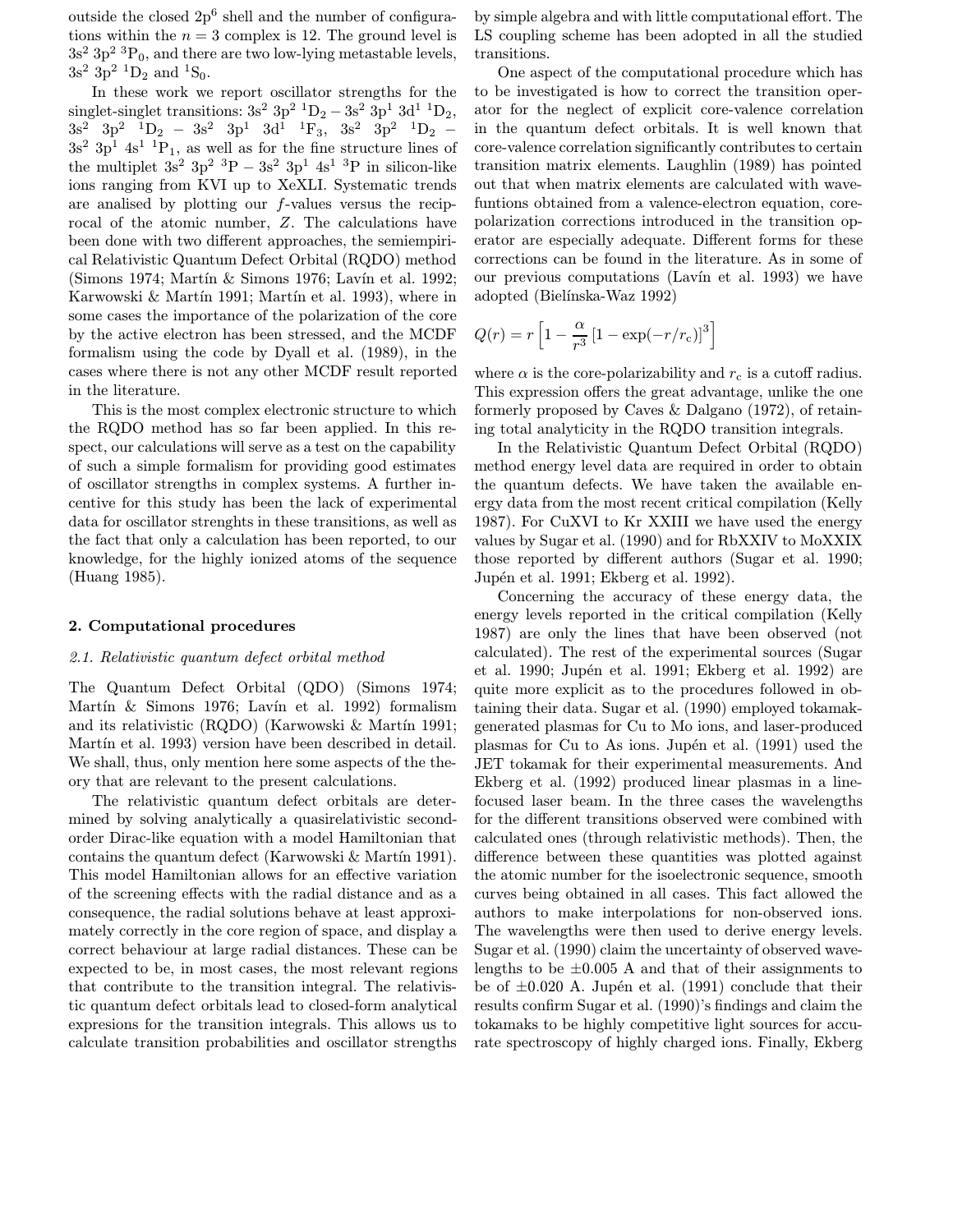et al. (1992) remark that from their isoelectronic comparisons smooth energies for ions not observed by them have also been obtained, and all their results are in agreement with those reported by Sugar et al. (1990).

The above analyses made us confident in the correctness of the aforementioned energy data and decided to employ them in our calculations. Still there we some gaps in the energy data as regards some of the presently studied ions. These gaps have been filled by our own energy values calculated with the MCDF code as developed by Dyall et al. (1989).

The ionization energies (I.P.) are also needed for our calculations. The values corresponding to the ions with Z-values up to 36 have been taken from Kelly (1987). However, for obtaining the ionization energies from RbXXIV upwards, we have used a Z-dependent expresion for extrapolating the I.P. which has been obtained by applying a standard least-squares fitting routine for the data comprised between  $Z = 24$  (CrXI) and  $Z = 36$ (KrXXIII). The quality of the fit can be evaluated through its correlation factor  $(r = 0.9996465)$ .

Oscillator strengths have been computed both with and without explicit introduction of core polarization effects in the dipole transition operator. For the former, we have taken core polarizabilities from Fraga et al. (1976). Since there is no analytical way of obtaining the cutoff radius  $r_c$ , we have chosen a value equal to the core mean radius, calculated in accord with an expression given by Chichkov & Shevelko (1981). In the RQDO calculations where the standard dipole-length transition operator is employed  $Q(r) = r$ , core-valence polarization is always accounted for implicitly through the semiempirical parameter of the model Hamiltonian.

# 2.2. Multiconfiguration Dirac-Fock method

The MCDF method, as implemented in the code we have employed (Dyall et al. 1989), is a generalization of the Dirac-Fock formalism, using a multiconfigurational trial function in the variation of the total energy. Within this model, an atomic state function is represented as a linear combination of configuration state functions built from antisymmetrized products of standard Dirac orbitals. These orbitals are eigen-functions of the one-electron total angular momentum operator rather than of the spin and orbital momentum operators independently (as it is the case in the non-relativistic multiconfigurational Hatree-Fock method). For details of the atomic MCDF model we refer to the review by Grant (1988).

The extended average level (EAL) mode (Dyall et al. 1989) has been used in the present calculations. We have chosen the results evaluated with the Babushkin gauge, given that they seem to be the most adequate ones in this context, given that in the relativistic limit, the Babushkin gauge corresponds to the length form of the matrix elements.

In order to achieve accurate results with this method, the most important configurations have been included. For the ground configuration  $3s^2$  3p<sup>2</sup>, several authors (Flambaum  $&$  Sushkow 1978; Biémont  $&$  Hansen 1986) found that the highly excited  $3p<sup>4</sup>$  configuration gives the largest interaction. Similarly, the excited  $3s^2$  3p<sup>1</sup> 4s<sup>1</sup> configuration interacts strongly with states of the  $3s^1$  3p<sup>3</sup> configuration (Dembczynski & Rebel 1984). The important perturbation that appears between  $3s<sup>1</sup> 3p<sup>3</sup>$  and  $3s^2$  3p<sup>1</sup> 3d<sup>1</sup> is particularly important for the <sup>1</sup>D<sub>2</sub> term, as Biémont (1986a) noticed. Consequently, these configurations have been included in our MCDF calculations for the ground and excited states. Computations which add the far-off configurations in which one electron belongs to highly excited orbitals have not been performed, given that the effects of these interactions may be considered to be negligible in calculating both energy levels and oscillator strengths.

#### 3. Results

In Tables 1, 2 and 3, we display the f-values obtained in the present work together with theoretical values reported by other authors, given that no experimental measurements have been found in the literature. In the figures we show the systematic trends that some of the studied oscillator strengths present for individual transitions along the isoelectronic sequence when they are plotted versus the inverse of Z.

For  $3s^2$  3p<sup>2</sup> <sup>3</sup>P  $-3s^2$  3p<sup>1</sup> 4s<sup>1</sup> <sup>3</sup>P transition we have performed both RQDO and MCDF calculations. Inspection of Table 1 shows that our oscillator strengths compare generally well with the  $f$ -values calculated by Biémont (1986a, 1986b), who combined the self-consistent field (HXR) method of Cowan (1981), which explicitly accounts for configuration interaction and some relativistic effects for obtaining the wave functions with a semiempirical fitting procedure for obtaining the energy eigenvalues. Biémont reports f-values (1986a) for the first few ions of the sequence only. Our RQDO f-values take explicitly into account core-polarization effects. It should be born in mind that some of the levels involved in the transition can be subjected to perturbations by other levels, as pointed out by Biémont (1986a). These perturbations are explicitly accounted for in the MCDF calculations. In the RQDO procedure, the effect of perturbations is only implicitly included through the quantum defects extracted from experimental energies. Overall, the RQDO f-values agree reasonably well with the MCDF results and these by Biémont (1986a, 1986b), both expected to be correct. A source of discrepancy between the RQDO and HXR (Biémont 1986a) f-values is, quite possibly, the use of different energy data. Both the RQDO and MCDF results, as well as the HXR f-values, comply with the general feature which characterises an LS coupling scheme (Cowan 1981), in all ions comprised in Table 1, of reflecting that the strongest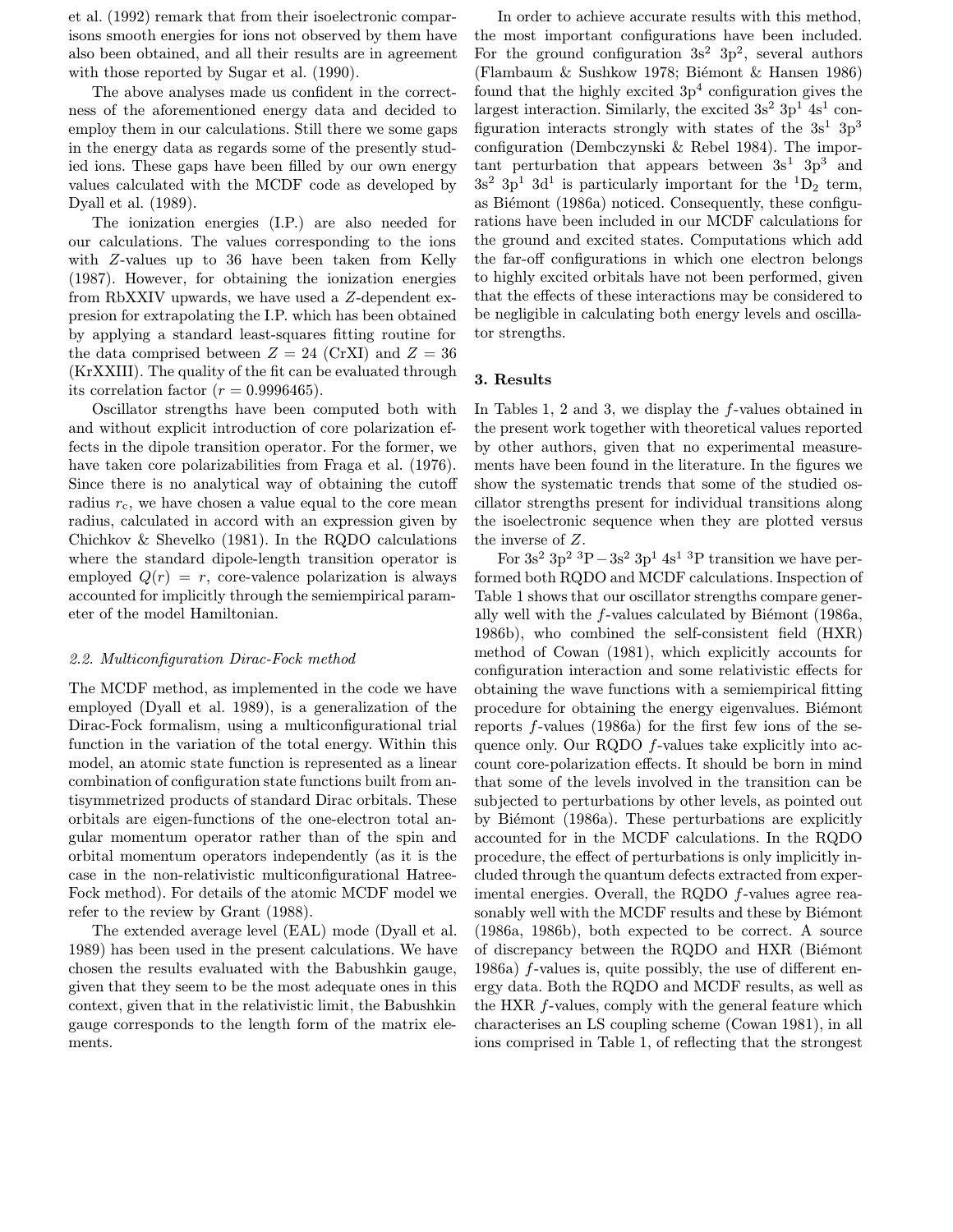Table 1. Oscillator strengths for the lines of the multiplet  $3s^2$  3p<sup>2</sup> <sup>3</sup>P –  $3s^2$  3p<sup>1</sup> 4s<sup>1</sup> <sup>3</sup>P. The first entry (a) corresponds to the values calculated by us with the MCDF code written by Dyall et al. (1989); the second entry (b) corresponds to our RQDO results including polarization effects, and the third entry (c) corresponds to the values obtained by Biémont (1986a) with the HXR method, as described in the text

| Ζ      | ION                       | М                  | ${}^{3}P_0 - {}^{3}P_1$  | ${}^{3}P_1-{}^{3}P_0$    | ${}^{3}{\rm P}_{1}$ $-{}^{3}{\rm P}_{1}$ | $^3\mathrm{P}_1$ $-^3$ $\mathrm{P}_2$ | ${}^3P_2-{}^3P_1$        | ${}^{3}P_{2} - {}^{3}P_{2}$ |
|--------|---------------------------|--------------------|--------------------------|--------------------------|------------------------------------------|---------------------------------------|--------------------------|-----------------------------|
| 19     | <b>KVI</b>                | a.                 | 0.1352                   | 0.0468                   | 0.0337                                   | 0.0569                                | 0.0360                   | 0.1041                      |
|        |                           | b.                 | 0.1724                   | 0.0581                   | 0.0433                                   | 0.0706                                | 0.0436                   | 0.1280                      |
|        |                           | c.                 | 0.1413                   | 0.0482                   | 0.0349                                   | 0.0621                                | 0.0372                   | 0.1099                      |
| $20\,$ | CaVII                     | a.                 | 0.1337                   | 0.0467                   | 0.0332                                   | 0.0565                                | 0.0362                   | 0.1031                      |
|        |                           | b.                 | 0.1709                   | 0.0577                   | 0.0430                                   | 0.0698                                | 0.0433                   | 0.1267                      |
|        |                           | c.                 | 0.1380                   | 0.0482                   | 0.0333                                   | 0.0607                                | 0.0364                   | 0.1074                      |
| 21     | <b>ScVIII</b>             | a.                 | 0.1306                   | 0.0460                   | 0.0323                                   | 0.0554                                | 0.0361                   | 0.1009                      |
|        |                           | b.                 | 0.1695                   | 0.0573                   | 0.0427                                   | 0.0690                                | 0.0431                   | 0.1253                      |
|        |                           | c.                 | 0.1349                   | 0.0460                   | 0.0318                                   | 0.0593                                | 0.0364                   | 0.1026                      |
| 22     | <b>TiIX</b>               |                    | 0.1271                   | 0.0451                   | 0.0312                                   | 0.0541                                | 0.0361                   | 0.0982                      |
|        |                           | a.<br>b.           | 0.1678                   | 0.0568                   | 0.0423                                   | 0.0680                                | 0.0427                   | 0.1238                      |
|        |                           | c.                 | 0.1288                   | 0.0450                   | 0.0304                                   | 0.0566                                | 0.0364                   | 0.0980                      |
|        |                           |                    |                          |                          |                                          |                                       |                          |                             |
| 23     | <b>VX</b>                 | a.                 | 0.1235                   | 0.0443                   | 0.0300                                   | 0.0528                                | 0.0362                   | 0.0952                      |
|        |                           | b.                 | 0.1706                   | $\overline{\phantom{a}}$ | 0.0430                                   | 0.0690                                | 0.0435                   | 0.1257                      |
| 24     | CrXI                      | a.                 | 0.1202                   | 0.0434                   | 0.0289                                   | 0.0516                                | 0.0375                   | 0.0921                      |
|        |                           | b.                 | 0.1697                   | 0.0576                   | 0.0429                                   | 0.0685                                | 0.0434                   | 0.1248                      |
| 25     | MnXII                     | a.                 | 0.1172                   | 0.0427                   | 0.0279                                   | 0.0504                                | 0.0372                   | 0.0888                      |
|        |                           | b.                 | 0.1683                   | $\overline{\phantom{0}}$ | 0.0426                                   | 0.0677                                | 0.0431                   | 0.1234                      |
|        |                           |                    |                          |                          |                                          |                                       |                          |                             |
| 26     | FeXIII                    | a.                 | 0.1144                   | 0.0420                   | 0.0269                                   | 0.0493                                | 0.0380                   | 0.0853                      |
|        |                           | b.                 | $\overline{\phantom{a}}$ | 0.0581                   | $\frac{1}{2}$                            | 0.0664                                |                          | 0.1212                      |
| 27     | CoXIV                     | a.                 | 0.1119                   | 0.0414                   | 0.0260                                   | 0.0483                                | 0.0390                   | 0.0816                      |
|        |                           | b.                 | 0.1512                   |                          | 0.0384                                   | 0.0660                                | 0.0390                   | 0.1207                      |
| 28     | NiXV                      | a.                 | 0.1097                   | 0.0408                   | 0.0252                                   | 0.0473                                | 0.0402                   | 0.0778                      |
|        |                           | b.                 | $\overline{\phantom{a}}$ | $\overline{\phantom{0}}$ | $\blacksquare$                           | 0.0642                                | $\overline{\phantom{a}}$ | 0.1196                      |
|        |                           |                    |                          |                          |                                          |                                       |                          |                             |
| $\,29$ | CuXVI                     | $\rm{a}$           | 0.1078                   | 0.0403                   | 0.0245                                   | 0.0465                                | 0.0414                   | 0.0738                      |
|        |                           | b.                 | 0.1607                   | 0.0551                   | 0.0410                                   | 0.0636                                | 0.0415                   | 0.1162                      |
| $30\,$ | ZnXVII                    | $\rm{a}$           | 0.1060                   | 0.0399                   | 0.0239                                   | 0.0456                                | 0.0427                   | 0.0698                      |
|        |                           | b.                 | 0.1586                   | 0.0546                   | 0.0406                                   | 0.0620                                | 0.0412                   | 0.1135                      |
|        | GaXVIII                   |                    |                          |                          |                                          |                                       |                          |                             |
| 31     |                           | $\mathbf{a}$<br>b. | 0.1044<br>0.1514         | 0.0395<br>0.0523         | 0.0233<br>0.0389                         | 0.0449<br>0.0588                      | 0.0439<br>0.0395         | 0.0658<br>0.1077            |
|        |                           |                    |                          |                          |                                          |                                       |                          |                             |
| 32     | GeXIX                     | $\rm{a}$           | 0.1030                   | 0.0392                   | 0.0228                                   | 0.0442                                | 0.0451                   | 0.0619                      |
|        |                           | b.                 | 0.1496                   | 0.0518                   | 0.0385                                   | 0.0579                                | 0.0392                   | 0.1060                      |
| $33\,$ | $\mathbf{As} \mathbf{XX}$ | $\mathbf{a}$       | 0.1016                   | 0.0389                   | 0.0223                                   | 0.0435                                | 0.0462                   | 0.0582                      |
|        |                           | b.                 | 0.1496                   | 0.0519                   | 0.0386                                   | 0.0577                                | 0.0392                   | 0.1056                      |
|        |                           |                    |                          |                          |                                          |                                       |                          |                             |
| 34     | SeXXI                     | $\rm{a}$<br>b.     | 0.1004<br>0.1486         | 0.0387<br>0.0517         | 0.0219<br>0.0385                         | 0.0429<br>0.0571                      | 0.0472<br>0.0391         | 0.0548<br>0.1046            |
|        |                           |                    |                          |                          |                                          |                                       |                          |                             |
| 35     | <b>BrXXII</b>             | $\mathbf{a}$       | 0.0993                   | 0.0385                   | 0.0216                                   | 0.0424                                | 0.0481                   | 0.0516                      |
|        |                           | b.                 | 0.1511                   | 0.0526                   | 0.0392                                   | 0.0581                                | 0.0398                   | 0.1063                      |
| 36     | KrXXIII                   | $\mathbf{a}$       | 0.0982                   | 0.0383                   | 0.0213                                   | 0.0419                                | 0.0489                   | 0.0487                      |
|        |                           | b.                 | 0.1477                   | 0.0516                   | 0.0384                                   | 0.0565                                | 0.0390                   | 0.1033                      |
|        |                           |                    |                          |                          |                                          |                                       |                          |                             |
| 37     | RbXXIV                    | $\mathbf{a}$       | 0.0972                   | 0.0382                   | 0.0211                                   | 0.0414                                | 0.0496                   | 0.0461                      |
|        |                           | b.                 | 0.1353                   | 0.0476                   | 0.0354                                   | 0.0509                                | 0.0360                   | 0.0933                      |
| 38     | <b>SrXXV</b>              | $\rm{a}$           | 0.0962                   | 0.0381                   | 0.0208                                   | 0.0409                                | 0.0503                   | 0.0437                      |
|        |                           | b.                 | 0.1338                   | 0.0472                   | 0.0351                                   | 0.0502                                | 0.0357                   | 0.0918                      |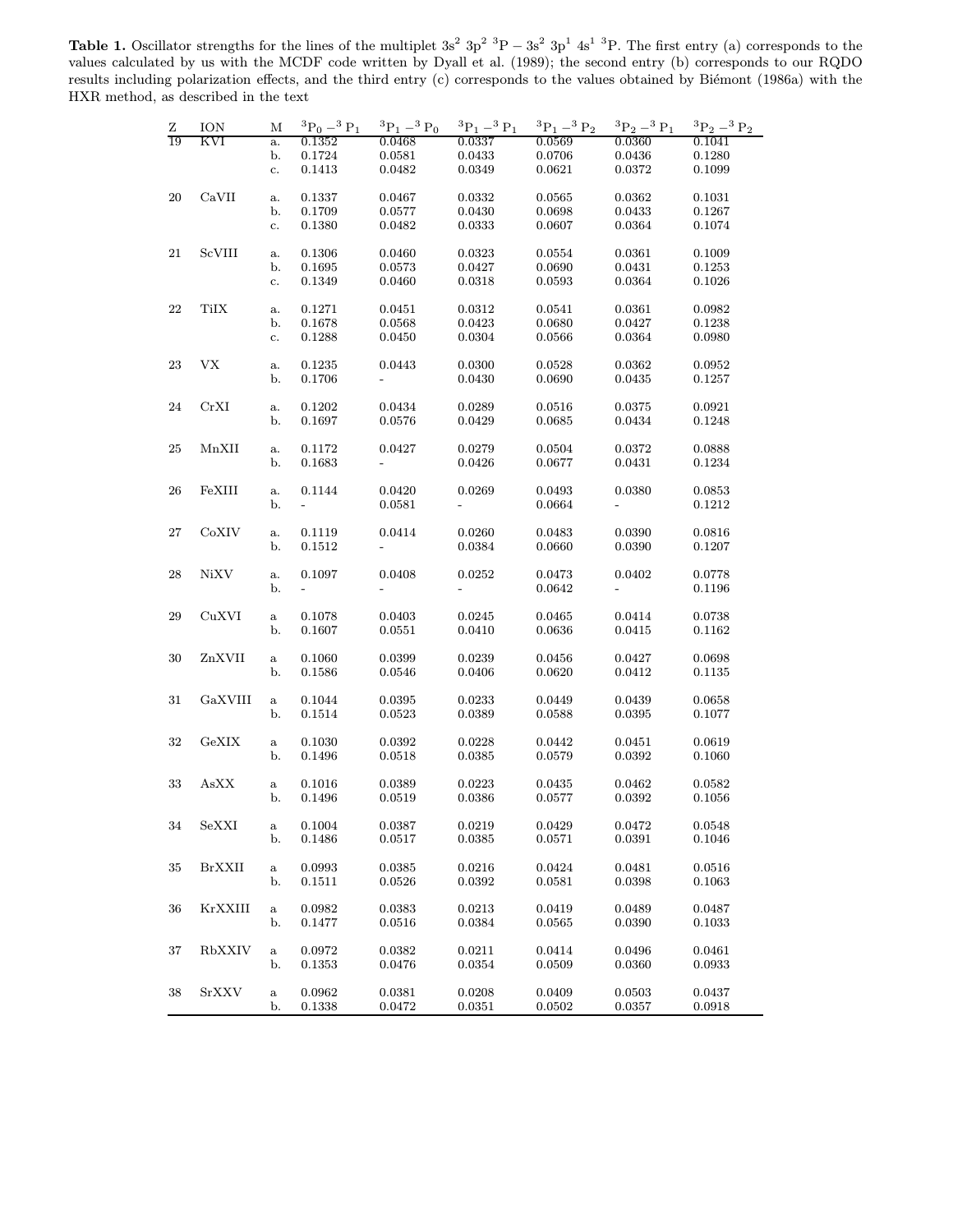| Ζ  | ION             | M                    | ${}^{3}P_0 - {}^{3}P_1$ | ${}^{3}P_1-{}^{3}P_0$ | ${}^{3}P_1 - {}^{3}P_1$ | ${}^{3}P_1 - {}^{3}P_2$ | ${}^{3}P_{2} - {}^{3}P_{1}$ | ${}^{3}P_{2} - {}^{3}P_{2}$ |
|----|-----------------|----------------------|-------------------------|-----------------------|-------------------------|-------------------------|-----------------------------|-----------------------------|
| 39 | <b>YXXVI</b>    | $\mathbf{a}$<br>b.   | 0.0953<br>0.1388        | 0.0380<br>0.0490      | 0.0207<br>0.0365        | 0.0405<br>0.0523        | 0.0508<br>0.0370            | 0.0416<br>0.0956            |
| 40 | ZrXXVII         | a<br>b.              | 0.0944<br>0.1473        | 0.0380<br>0.0518      | 0.0205<br>0.0387        | 0.0400<br>0.0560        | 0.0514<br>0.0391            | 0.0397<br>0.1023            |
| 41 | <b>NbXXVIII</b> | a<br>$\mathbf b$     | 0.0936<br>0.1481        | 0.0380<br>0.0521      | 0.0204<br>0.0389        | 0.0396<br>0.0563        | 0.0519<br>0.0394            | 0.0380<br>0.1027            |
| 42 | MoXXIX          | a.<br>$\mathbf b$    | 0.0928<br>0.1478        | 0.0380<br>0.0521      | 0.0203<br>0.0389        | 0.0393<br>0.0554        | 0.0524<br>0.0393            | 0.0365<br>0.1010            |
| 44 | RuXXXI          | a.<br>$\mathbf b$    | 0.0914<br>0.1213        | 0.0382<br>0.0436      | 0.0202<br>0.0325        | 0.0386<br>0.0435        | 0.0534<br>0.0330            | 0.0339<br>0.0795            |
| 45 | RhXXXII         | a.<br>b.             | 0.0907<br>0.1220        | 0.0383<br>0.0439      | 0.0201<br>0.0328        | 0.0383<br>0.0435        | 0.0538<br>0.0332            | 0.0328<br>0.0794            |
| 46 | PdXXXIII        | a.<br>$\mathbf{b}$ . | 0.0900<br>0.1239        | 0.0384<br>0.0446      | 0.0201<br>0.0333        | 0.0380<br>0.0439        | 0.0543<br>0.0337            | 0.0318<br>0.0802            |
| 47 | AgXXXIV         | a.<br>b.             | 0.0894<br>0.1280        | 0.0385<br>0.0458      | 0.0201<br>0.0342        | 0.0377<br>0.0450        | 0.0547<br>0.0347            | 0.0309<br>0.0821            |
| 48 | CdXXXV          | a.<br>b.             | 0.0887<br>0.1312        | 0.0387<br>0.0471      | 0.0202<br>0.0352        | 0.0374<br>0.0463        | 0.0552<br>0.0355            | 0.0301<br>0.0842            |
| 49 | <b>InXXXVI</b>  | a.                   | 0.0882                  | 0.0389                | 0.0202                  | 0.0372                  | 0.0557                      | 0.0294                      |
| 50 | SnXXXVII        | a.                   | 0.0876                  | 0.0391                | 0.0202                  | 0.0369                  | 0.0562                      | 0.0287                      |
| 51 | SbXXXVIII       | a.                   | 0.0870                  | 0.0393                | 0.0203                  | 0.0367                  | 0.0567                      | 0.0281                      |
| 52 | <b>TeXXXIX</b>  | $\mathbf{a}$         | 0.0865                  | 0.0395                | 0.0204                  | 0.0364                  | 0.0572                      | 0.0275                      |
| 53 | IXL             | a                    | 0.0860                  | 0.0398                | 0.0205                  | 0.0362                  | 0.0577                      | 0.0270                      |
| 54 | XeXLI           | a                    | 0.0855                  | 0.0401                | 0.0206                  | 0.0360                  | 0.0583                      | 0.0265                      |

transitions are those corresponding to  $\Delta J = \Delta L$ , in the two groups of triplet-triplet transitions which correspond, respectively, to the first three and last three columns of the table.

In Table 2, we compare our two sets of  $f$ -values for the  $3s^2$  3p<sup>2</sup> <sup>1</sup>D<sub>2</sub>−3s<sup>2</sup> 3p<sup>1</sup> 4s<sup>1</sup> <sup>1</sup>P<sub>1</sub> transition with a few theoretical results, which seem to be the only data available in the literature. For the first four ions, it is possible to compare our oscillator strengths with data reported by Biémont, using the same HXR method as in the above transition (Biémont 1986a), and with the  $f$ -values obtained with the length and velocity forms of the dipole transition operator by Nahar & Pradham (1993) within the Opacity Project. Their method of calculation, the close coupling (CC) aproximation using the R-matrix method, explicitly accounts for configuration interaction. For these ions, our f-values appear to be in general good agreement with the other theoretical results, again expected to be correct. For the last several ions we have used the energies obtained in our MCDF calculations for extracting quantum defects to be used in RQDO procedure. This has lead to no breackage in the steadily decreasing trend of the RQDO f-values

with increasing  $Z$ , which can be taken as a sign of consistency of the RQDO procedure. One possible feature that may explain the discrepancies between the RQDO oscillator strengths and those obtained by Biémont (1986a) (which are, in no case, greater than 8%) is his reported perturbations between the  $3s^1$  3p<sup>3</sup> and  $3s^2$  3p<sup>1</sup> ns<sup>1</sup> configurations, which have a non-negligible influence on the  $3s^2$  3p<sup>2</sup> <sup>1</sup>D<sub>2</sub> − 3s<sup>2</sup> 3p<sup>1</sup> 4s<sup>1</sup> <sup>1</sup>P<sub>1</sub> transition probabilities. The mixing between the <sup>3</sup>P and <sup>1</sup>P terms of the  $3s^2$  3p<sup>1</sup> 4s<sup>1</sup> configuration, as detected by Biémont (1986a) from his analysis of the energy data (Corliss & Sugar 1979a, b; Sugar & Corliss 1979, 1980) may also be responsible for the aforementioned discrepancies.

In Table 3 we include only our RQDO f-values given that an extense MCDF calculation, using Declaux's code (1975), has been reported by Huang (1985). For the  $3s^2$  3p<sup>2</sup> <sup>1</sup>D<sub>2</sub> − 3s<sup>2</sup> 3p<sup>1</sup> 3d<sup>1</sup> <sup>1</sup>D<sub>2</sub> transition, our RQDO results, which explicitly account for core polarization effects, are close in magnitude to the HXR f-values reported by Biémont (1986a, b), by Bromage (1980) and Bromage et al. (1978), as well as other theoretical values, which are claimed by their authors to be correct.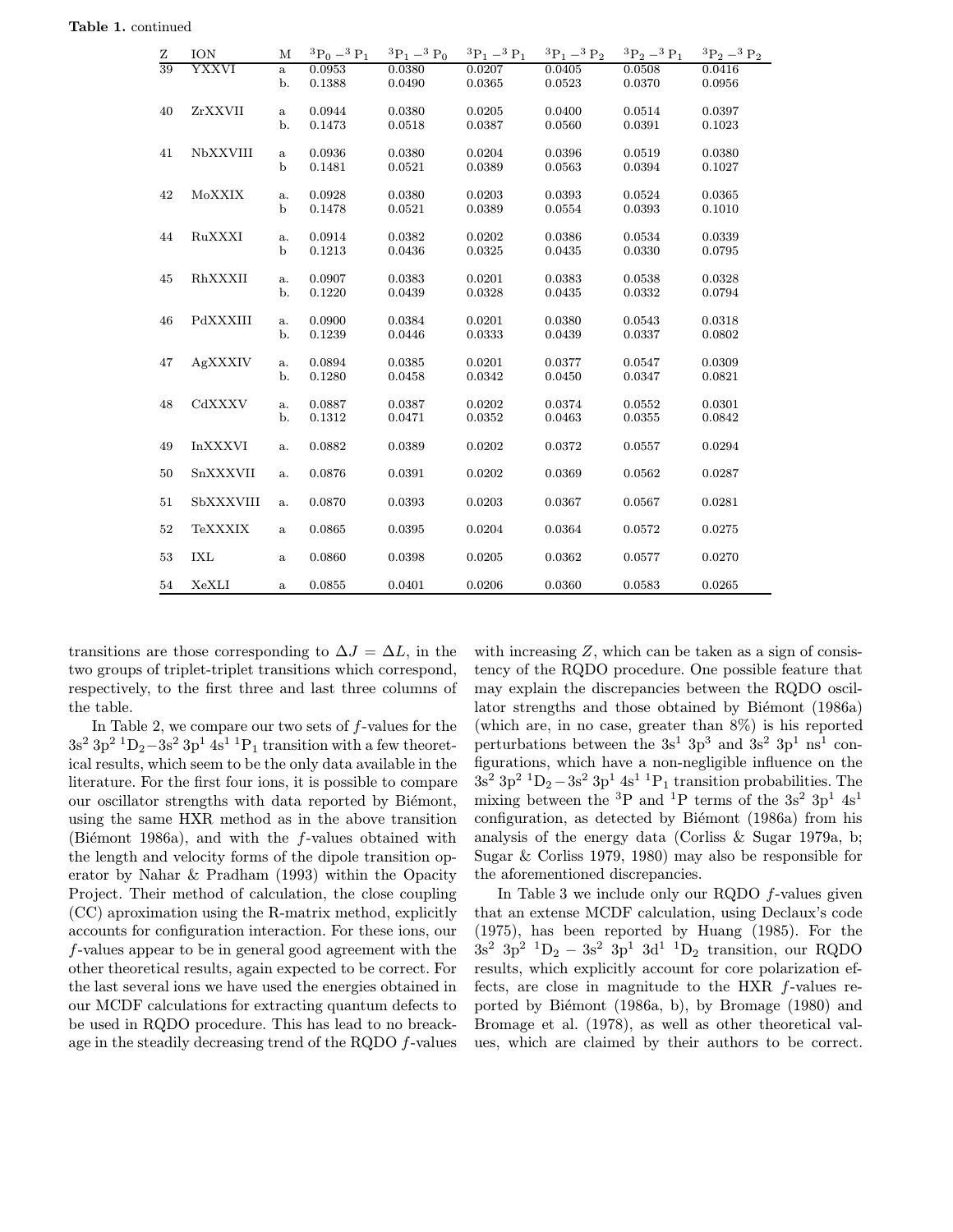Table 2. Oscillator strengths for the transition  $3s^2$  3p<sup>2</sup> <sup>1</sup>D<sub>2</sub> – 3s<sup>2</sup> 3p<sup>1</sup> 4s<sup>1</sup> <sup>1</sup>P<sub>1</sub>

| Ζ  | ION            | RQDO <sup>a</sup> | $\text{MCDF}^{\text{b}}$ | Other theoretical values                |
|----|----------------|-------------------|--------------------------|-----------------------------------------|
| 19 | KVI            | 0.1348            | 0.1401                   | $0.1384$ <sup>c</sup>                   |
| 20 | CaVII          | 0.1258            | 0.1357                   | $0.1321^{\circ}, 0.141 - 0.137^{\circ}$ |
| 21 | ScVIII         | 0.1180            | 0.1309                   | $0.1291$ <sup>c</sup>                   |
| 22 | <b>TiIX</b>    | 0.1113            | 0.1262                   | $0.1205$ <sup>c</sup>                   |
| 23 | VX             | 0.1117            | 0.1217                   |                                         |
| 24 | CrXI           | 0.1068            | 0.1174                   |                                         |
| 25 | MnXII          | $\overline{a}$    | 0.1133                   |                                         |
| 26 | FeXIII         | 0.0976            | 0.1094                   |                                         |
| 27 | CoXIV          | 0.0937            | 0.1057                   |                                         |
| 28 | <b>NiXV</b>    | 0.0911            | 0.1021                   |                                         |
| 29 | CuXVI          | 0.0860            | 0.0986                   |                                         |
| 30 | ZnXVII         | 0.0803            | 0.0952                   |                                         |
| 31 | GaXVIII        | 0.0720            | 0.0919                   |                                         |
| 32 | GeXIX          | 0.0697            | 0.0888                   |                                         |
| 33 | AsXX           | 0.0691            | 0.0858                   |                                         |
| 34 | SeXXI          | 0.0676            | 0.0830                   |                                         |
| 35 | <b>BrXXII</b>  | 0.0697            | 0.0804                   |                                         |
| 36 | <b>KrXXIII</b> | 0.0660            | 0.0781                   |                                         |
| 37 | <b>RbXXIV</b>  | 0.0523            | 0.0760                   |                                         |
| 38 | <b>SrXXV</b>   | 0.0478            | 0.0742                   |                                         |
| 39 | YXXVI          | 0.0436            | 0.0725                   |                                         |
| 40 | ZrXXVII        | 0.0399            | 0.0711                   |                                         |
| 41 | NbXXVIII       | 0.0366            | 0.0698                   |                                         |
| 42 | MoXXIX         | 0.0335            | 0.0688                   |                                         |
| 44 | RuXXXI         | 0.0288            | 0.0670                   |                                         |
| 45 | RhXXXII        | 0.0267            | 0.0664                   |                                         |
| 46 | PdXXXIII       | 0.0249            | 0.0659                   |                                         |
| 47 | AgXXXIV        | 0.0234            | 0.0654                   |                                         |
| 48 | CdXXXV         | 0.0220            | 0.0651                   |                                         |
| 49 | <b>InXXXVI</b> | 0.0232            | 0.0648                   |                                         |
| 50 | SnXXXVII       | 0.0179            | 0.0647                   |                                         |
| 51 | SbXXXVIII      | 0.0190            | 0.0646                   |                                         |
| 52 | <b>TeXXXIX</b> | 0.0182            | 0.0645                   |                                         |
| 53 | <b>IXL</b>     | 0.0175            | 0.0646                   |                                         |
| 54 | XeXLI          | 0.0165            | 0.0647                   |                                         |

a) RQDO with polarization, this work.

b) MCDF, this work.

c) HXR (Biémont 1986a).

d) O.P., length and velocity forms, respectively (Nahar & Pradhan 1993).

However, the MCDF  $f$ -values from Huang (1985) show very large discrepancies with the rest of the theoretical results displayed in Table 3. These discrepancies increase with atomic number, being the MCDF oscillator strengths too small. When comparing these MCDF data with those of our own MCDF calculations (not shown in the Table 3), the latter present the same feature roughly the same characteristics as Huang's (1985). This leads us to suggest that the MCDF procedure is not adequate for this particular transition, possibly due to cancellation effects in the transition integral. Biémont (1986b) also attributes the large discrepancies observed between Huang's f-values and his HXR f-values to an incorrect assignment of the  $3s^2$  3p<sup>1</sup> 3d<sup>1</sup> <sup>1</sup>D<sub>2</sub> energy levels by Huang (1985). We once more explain the much less important discrepancies observed between the RQDO oscillator strengths and the HXR ones (Biémont 1986a, b) to their explicit inclusion of configuration mixing. This seems to be particularly



Fig. 1. Oscillator strengths versus the reciprocal of the nuclear charge for the 3s<sup>2</sup> 3p<sup>2</sup> <sup>1</sup>D<sub>2</sub>  $\rightarrow$  3s<sup>2</sup> 3p<sup>1</sup> 3d<sup>1</sup> <sup>1</sup>D<sub>2</sub> transition in the silicon isoelectronic sequence.  $*$ : RQDO, this work.  $\Box$ : MCDF, Huang (1985).  $\Diamond$ : HXR, Biémont (1986a, b)



Fig. 2. Systematic trends of the oscillator strength of the  $3s^2$   $3p^2$   $^1D_2 \rightarrow 3s^2$   $3p^1$   $3d^1$   $^1F_3$  transition along the silicon isoelectronic sequence.  $*$ : RQDO, this work.  $\Box$ : MCDF, Huang (1985).  $\Diamond$ : HXR, Biémont (1986a, b)

important between  ${}^{1}D_{2}$  level corresponding to the final  $3s^2$  3p<sup>1</sup> 3d<sup>1</sup> state, and the  $3s^1$  3p<sup>3</sup> <sup>1</sup>P<sub>1</sub> level and more so as  $Z$  increases (Biémont 1986a), as in the previous transition.

For the singlet-singlet  $3s^2$  3p<sup>2</sup> <sup>1</sup>D<sub>2</sub> –  $3s^2$  3p<sup>1</sup> 3d<sup>1</sup> <sup>1</sup>F<sub>3</sub> transition, we have calculated oscillator strengths using our semiempirical procedure RQDO only. In Table 3 our f-values are compared with other theoretical results. The most extense calculation is the MCDF one performed by Huang (1985). This author has accounted for electron correlation by including all relativistic configurations in the  $n = 3$  complex. Our semiempirical f-values are in better agreement than in previous transitions with the values obtained with the quite much more complex procedures, even with the results obtained using the ample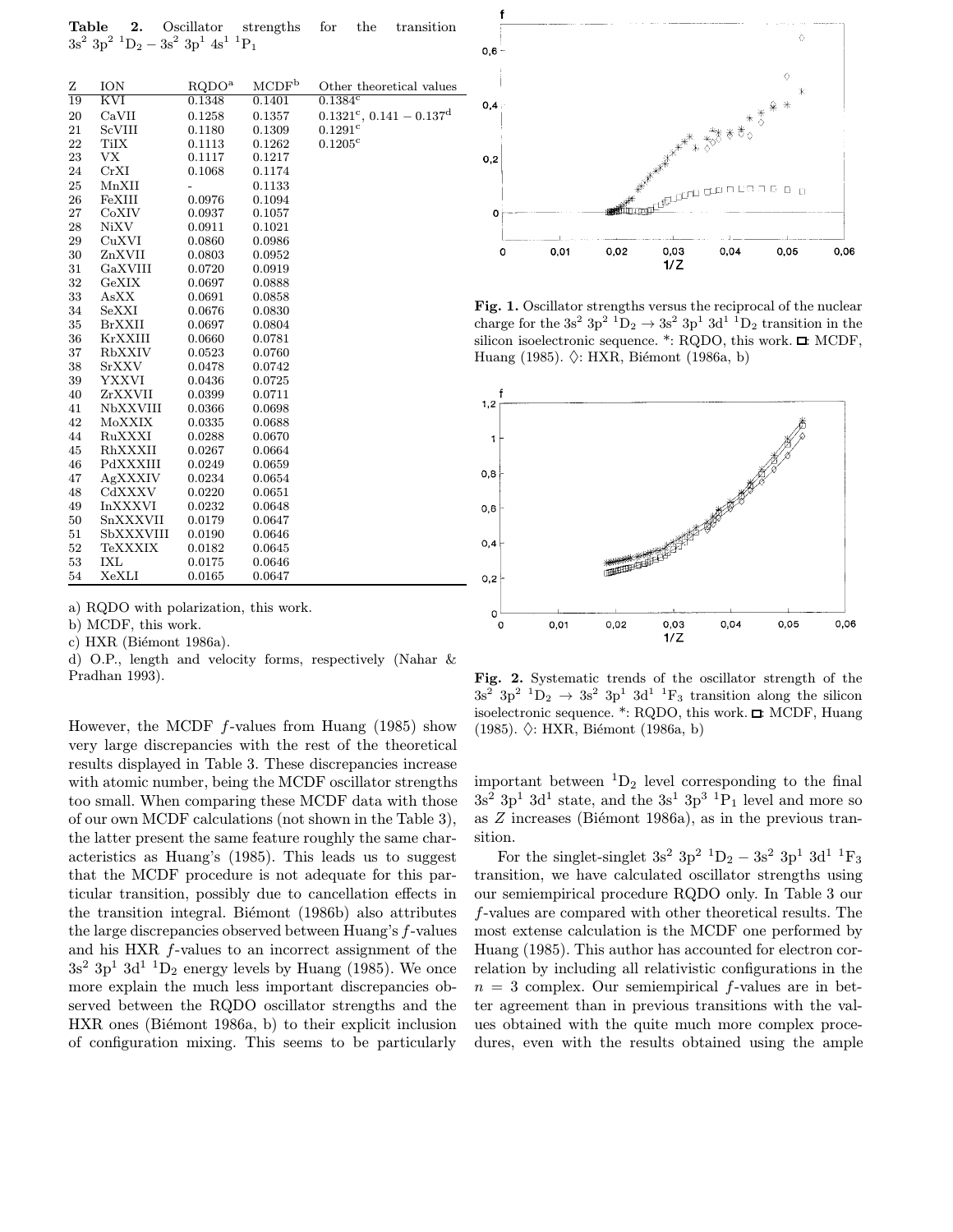**Table 3.** Oscillator strengths for the transitions involving the metaestable level <sup>1</sup>D<sub>2</sub>, 3s<sup>2</sup> 3p<sup>2</sup> <sup>1</sup>D<sub>2</sub> – 3s<sup>2</sup> 3p<sup>1</sup> 3d<sup>1</sup> <sup>1</sup>D<sub>2</sub> and  $3s^2$  3p<sup>2</sup> <sup>1</sup>D<sub>2</sub> – 3s<sup>2</sup> 3p<sup>1</sup> 3d<sup>1</sup> <sup>1</sup>F<sub>3</sub>

|        |                 |                   | ${}^{1}D_{2} - {}^{1}D_{2}$ |                            |                   | $^{1}D_{2} - ^{1}F_{3}$ |                       |
|--------|-----------------|-------------------|-----------------------------|----------------------------|-------------------|-------------------------|-----------------------|
| Ζ      | ION             | RQDO <sup>a</sup> | MCDF <sup>b</sup>           | others                     | RQDO <sup>a</sup> | MCDF <sup>b</sup>       | others                |
| 19     | KVI             | 0.4467            | 0.0762                      | $0.6472$ <sup>c</sup>      | 1.0901            | 1.061                   | 1.0024c               |
| 20     | CaVII           | 0.3977            | 0.0826                      | 0.5024c                    | 0.9873            | 0.9549                  | 0.8934c               |
|        |                 |                   |                             | $0.678/0.674$ <sup>d</sup> |                   |                         |                       |
| 21     | <b>ScVIII</b>   | 0.3850            | 0.0862                      | 0.3991c                    | 0.8956            | 0.8640                  | 0.8148c               |
| 22     | <b>TiIX</b>     | 0.3679            | 0.0876                      | 0.3319c                    | 0.8160            | 0.7864                  | 0.7431c               |
| 23     | <b>VX</b>       | 0.3480            | 0.0874                      | $0.2825^{\rm e}$           | 0.7385            | 0.7197                  | $0.6935^{\rm e}$      |
|        |                 |                   |                             | $0.266$ <sup>f</sup>       |                   |                         | $0.744^{\rm f}$       |
| 24     | CrXI            | 0.3067            | 0.0861                      | $0.2891$ <sup>e</sup>      | 0.6809            | 0.6617                  | $0.6325^{\mathrm{e}}$ |
| $25\,$ | MnXII           | 0.2948            | 0.0839                      | $0.2825^{\mathrm{e}}$      | 0.6297            | 0.6106                  | $0.5902^{\mathrm{e}}$ |
| 26     | FeXIII          | 0.2935            | 0.0810                      | $0.2698^{\mathrm{e}}$      | 0.5862            | 0.5652                  | $0.5383^{\rm e}$      |
|        |                 |                   |                             | $0.268$ g                  |                   |                         | $0.582$ g             |
|        |                 |                   |                             | $0.2761^{\rm h}$           |                   |                         | $0.5768^{\rm i}$      |
| 27     | CoXIV           | 0.3008            | 0.0775                      | $0.2576^{\rm e}$           | 0.5474            | 0.5244                  | $0.5024^{\rm e}$      |
| 28     | <b>NiXV</b>     | 0.2692            | 0.0735                      | $0.2350^{\rm e}$           | 0.5143            | 0.4878                  | $0.4688^{\rm e}$      |
|        |                 |                   |                             | 0.20 <sup>f</sup>          |                   |                         | 0.51 <sup>f</sup>     |
| 29     | CuXVI           | 0.2375            | 0.0691                      |                            | 0.4840            | 0.4547                  |                       |
| $30\,$ | ZnXVII          | 0.2781            | 0.0644                      |                            | 0.4578            | 0.4251                  |                       |
| 31     | GaXVIII         | 0.2603            | 0.0593                      |                            | 0.4398            | 0.3988                  |                       |
| 32     | GeXIX           | 0.2398            | 0.0540                      |                            | 0.4194            | 0.3756                  |                       |
| 33     | AsXX            | 0.2189            | 0.0462                      |                            | 0.3998            | 0.3555                  |                       |
| 34     | SeXXI           | 0.1991            | 0.0419                      |                            | 0.3831            | 0.3382                  |                       |
| $35\,$ | <b>BrXXII</b>   | 0.1775            | 0.0348                      |                            | 0.3654            | 0.3234                  |                       |
| 36     | KrXXIII         | 0.1635            | 0.0267                      |                            | 0.3532            | 0.3109                  |                       |
| 37     | RbXXIV          | 0.1511            | 0.0175                      |                            | 0.3505            | 0.3002                  |                       |
| 38     | <b>SrXXV</b>    | 0.1362            | 0.0083                      |                            | 0.3419            | 0.2912                  |                       |
| 39     | <b>YXXVI</b>    | 0.1224            | 0.0021                      |                            | 0.3340            | 0.2836                  |                       |
| 40     | ZrXXVII         | 0.1087            | $6.05(-5)$                  |                            | 0.3271            | 0.2770                  |                       |
| 41     | <b>NbXXVIII</b> | 0.0956            | 0.0004                      |                            | 0.3208            | 0.2713                  |                       |
| 42     | MoXXIX          | 0.0834            | 0.0016                      |                            | 0.3151            | 0.2662                  |                       |
| 44     | RuXXXI          | 0.0512            | 0.0041                      |                            | 0.3115            | 0.2576                  |                       |
| 45     | RhXXXII         | 0.0428            | 0.0048                      |                            | 0.3070            | 0.2537                  |                       |
| 46     | PdXXXIII        | 0.0349            | 0.0050                      |                            | 0.3029            | 0.2501                  |                       |
| 47     | AgXXXIV         | 0.0274            | 0.0048                      |                            | 0.2993            | 0.2466                  |                       |
| 48     | CdXXXV          | 0.0209            | 0.0041                      |                            | 0.2960            | 0.2433                  |                       |
| 49     | $\it In XXXVI$  | 0.0148            | 0.0031                      |                            | 0.2931            | 0.2401                  |                       |
| 50     | SnXXXVII        | 0.0095            | 0.0020                      |                            | 0.2905            | 0.2370                  |                       |
| 51     | SbXXXVIII       | 0.0054            | 0.0011                      |                            | 0.2882            | 0.2339                  |                       |
| 52     | <b>TeXXXIX</b>  | 0.0023            | $4.44(-4)$                  |                            | 0.2863            | 0.2309                  |                       |
| 53     | <b>IXL</b>      | 0.0004            | $1.15(-4)$                  |                            | 0.2846            | 0.2280                  |                       |
| 54     | XeXLI           | 0.0000            | $2.24(-6)$                  |                            | 0.2832            | 0.2252                  |                       |

a) RQDO, this work; b) MCDF (Huang 1985); c) HXR (Biémont 1986a); d) O.P.,  $f_{\text{flength}}/f_{\text{velocity}}$  (Nahar & Pradhan 1993); e) HXR (Biémont 1986b); f) HXR (Bromage 1980); g) HXR (Bromage et al. 1978); h) Flower & Nussbaumer (1974); i) Fuhr et al. (1981).

Multiconfigurational Dirac-Fock method, possibly due to the less delicate level perturbation situation here.

Finally, in Figs. 1 and 2 we compare the oscillator strengths corresponding to the last two transitions, respectively, in graph form. For that purpose, we have plotted the f-value for the entire group of isoelectronic ions against the reciprocal of the atomic number Z. These figures also serve the purpose of reflecting systematic trends in the individual f-values along the isoelectronic sequence, which have long been considered (Wiese & Weiss 1968) as a qualitative proof of correctness and allows, when they are regular enough, the interpolation or extrapolation of non-calculated data.

# 4. Concluding remarks

The RQDO oscillator strenghts calculated for the  $3s^2$   $3p^2$   ${}^1D_2$  −  $3s^2$   $3p^1$   $4s^1$   ${}^1P_1$ ,  $3s^2$   $3p^2$   ${}^1D_2$  −  $3s^2$  3p<sup>1</sup> 3d<sup>1</sup> <sup>1</sup>F<sub>3</sub>, 3s<sup>2</sup> 3p<sup>2</sup> <sup>1</sup>D<sub>2</sub> − 3s<sup>2</sup> 3p<sup>1</sup> 3d<sup>1</sup> <sup>1</sup>D<sub>2</sub>, and  $3s^2 3p^2 3p^2 3p^2 3p^1 4s^1 3p$  transitions in the silicon isoelectronic sequence are in reasonable general agreement with the results of the rather more sophisticated MCDF calculations, which account for inner and outer correlation, and for relativistic effects, as well as with a few theoretical data found in the literature for the individual lines. An independent proof of the reliability of our RQDO results except for the very highly charged ions is the correct systematic trends followed by most of our line f-values.

Overall, we seem to find reasons to be hopeful about the posibilities offered by the RQDO formalism